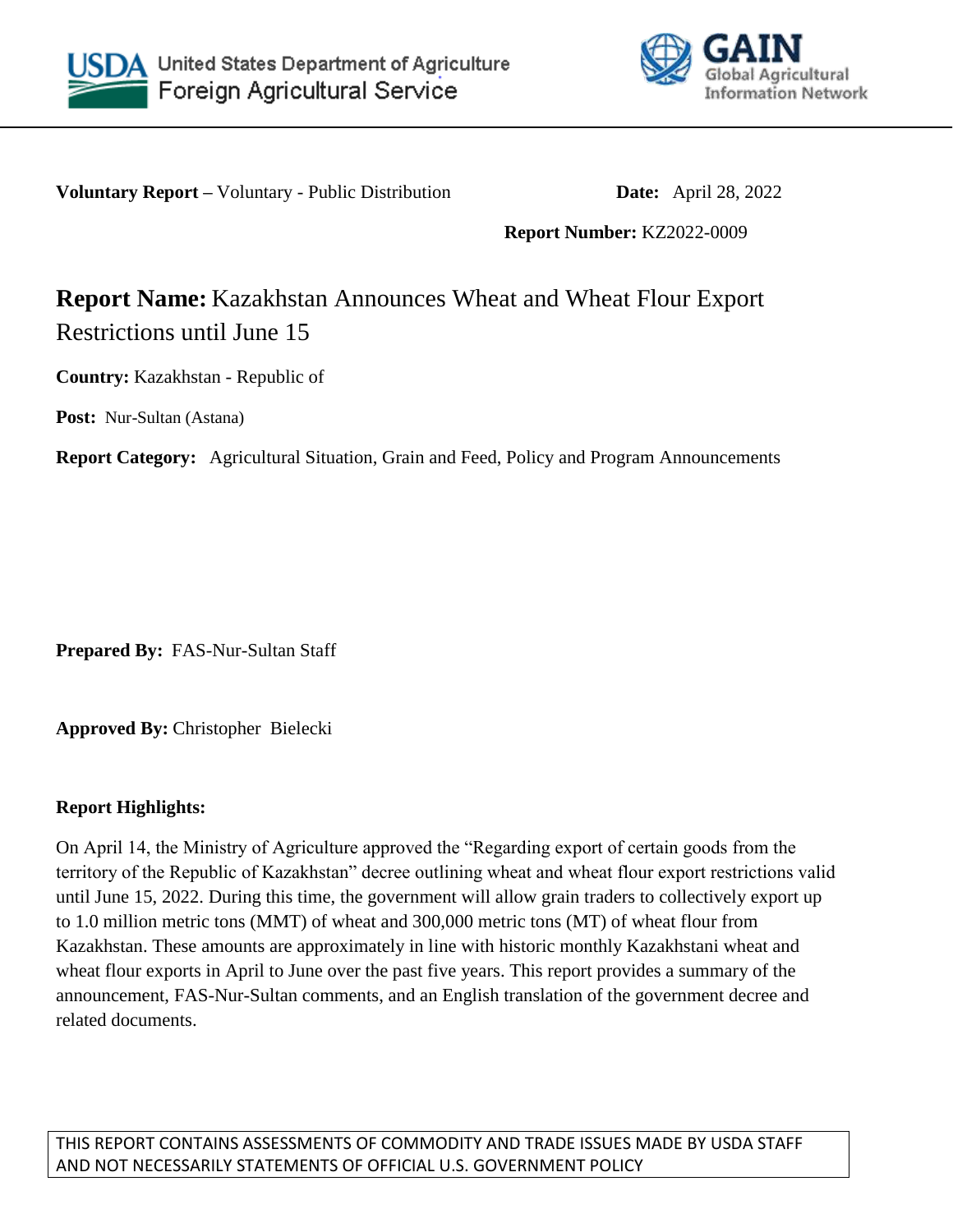#### **Summary**

On April 14, the Ministry of Agriculture approved wheat and wheat flour export restrictions, valid until June 15, 2022. During these two months, the government will allow grain traders in Kazakhstan to collectively export up to 1.0 MMT of wheat and 300,000 MT of wheat flour. In addition, traders are expected to be required to sell 10 percent of the exported volume to the domestic market at a fixed price. The Ministry of Agriculture noted that these trade restrictions were meant to balance wheat and wheat flour exports with domestic food security needs. According to the decree, each eligible applicant could export up to 50,000 MT of wheat and 15,000 MT of wheat flour. To administer the export restrictions, the Ministry announced it would regularly publish the domestic purchase price for the products listed in the decree, the list of domestic receiving enterprises, and updates on allocated and available export quotas. On April 20, one industry media outlet [published the first update of this information.](https://eldala.kz/novosti/ehlevatory/9165-prodkorporaciya-ustanovila-cenu-pokupki-pshenicy-u-treyderov) The Ministry noted that the export restrictions may be extended or canceled depending on market signals and spring planting outcomes.

### **FAS-Nur-Sultan Comments**

According to discussions with contacts and industry publications, many viewed the export restrictions as not overly burdensome to the grain industry compared to other potential scenarios that were discussed by the government and industry representatives. The Ministry of Agriculture set the quota amounts approximately in line with historic monthly Kazakhstani wheat and wheat flour exports. However, some grain traders voiced concerns that these restrictions would force them to renegotiate already signed contracts. Since Russia's further invasion of Ukraine, the price of wheat in Kazakhstan increased from approximately \$268 (120,000 tenge) per MT to \$358 (160,000 tenge) per MT. Many flour mill representatives expressed concern about the export restrictions, the high price of domestic wheat, and the lack of Russian wheat imports. Of the estimated 170 flour mills in Kazakhstan, only an estimated 120 are operating due to the lack of affordable grain. Many of these mills are expected to cease operations in the next few weeks if domestic wheat prices do not decrease.

#### **Decree Translation**

The government decree and related documents in Russian or Kazakh languages [may be accessed here.](https://legalacts.egov.kz/npa/view?id=14059648) English translations of the decree and related documents are provided as follows:

[**BEGIN TRANSLATION]**

**Regarding export of certain goods from the**

**territory of the Republic of Kazakhstan**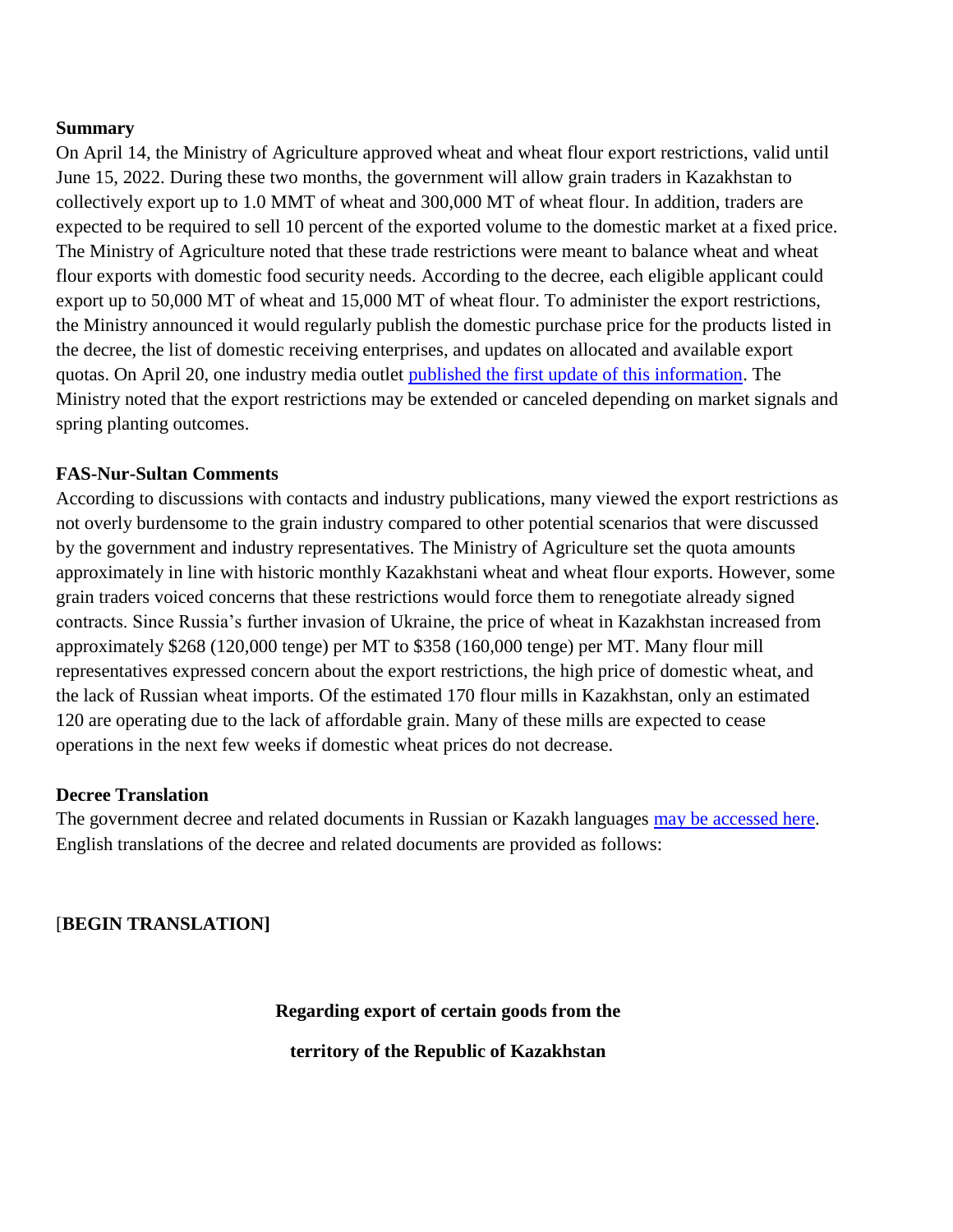In accordance with paragraph 2 of Article 17 and paragraph 3 of Article 18 of the Law of the Republic of Kazakhstan "On Regulation of Trading Activities", **I ORDER:**

1. Approval of:

1) The rules for the distribution of quantitative restrictions (quotas) in accordance with Appendix 1 to this order;

2) The list of goods subject to quantitative restrictions (quotas) in relation to the export thereof from the territory of the Republic of Kazakhstan in accordance to the Appendix 2 to this order.

2. Agrifood markets and agricultural products processing department of the Ministry of Agriculture of the Republic of Kazakhstan, in the manner prescribed by the law, shall ensure:

1) state registration of this order in the Ministry of Justice of the Republic of Kazakhstan;

2) uploading this order on the website of the Ministry of Agriculture of the Republic of Kazakhstan after its official publication.

3. Control over the execution of this order shall be carried out by the Vice Minister of the Republic of Kazakhstan supervising Agriculture.

4. This order comes into force after the day of its first official publication and is valid until June 15, 2022.

#### **Position Full name**

"AGREED"

Ministry of Finance

Republic of Kazakhstan

"AGREED" Ministry of Trade and Integration of the Republic of Kazakhstan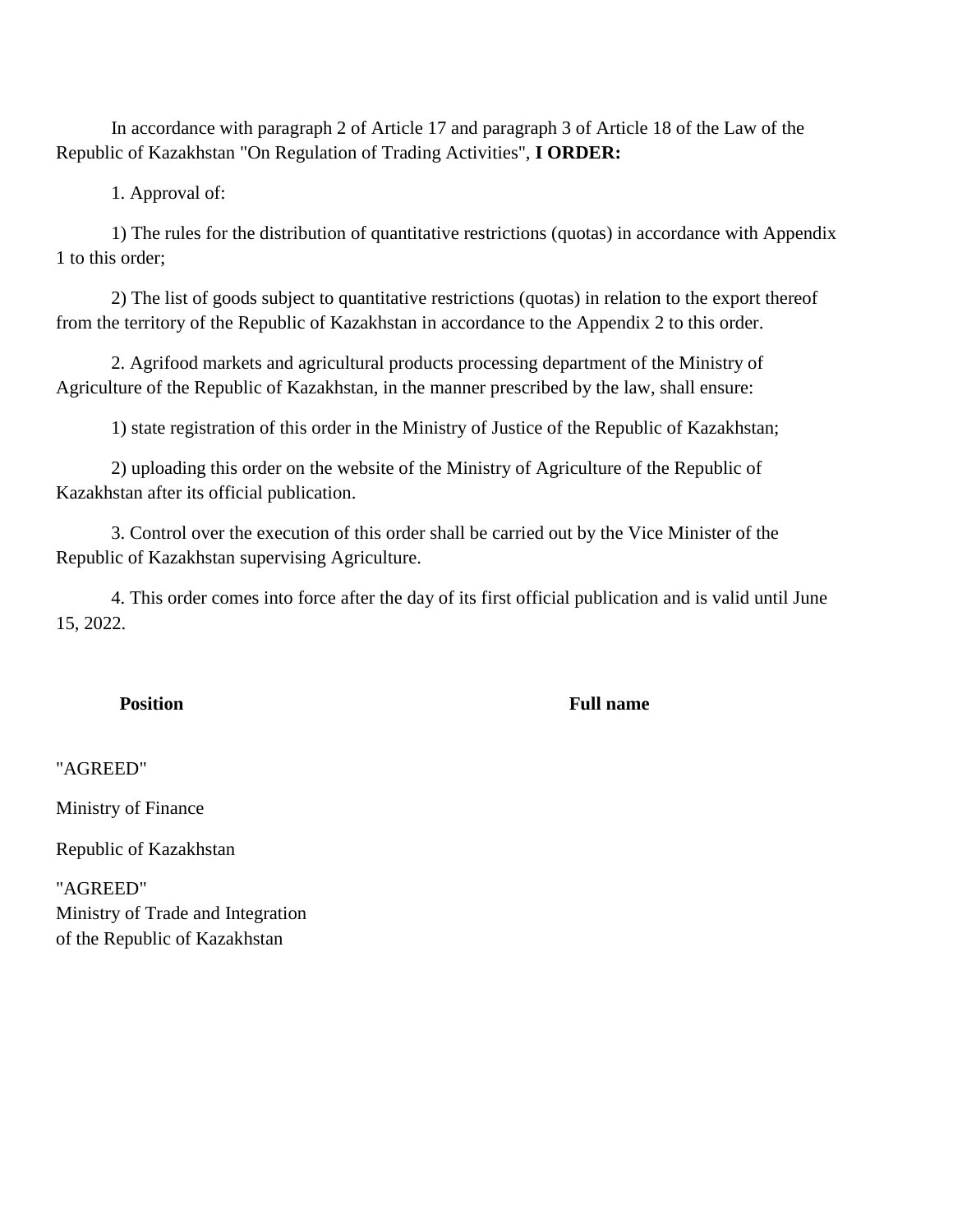Annex 1 to the order

#### **Rules for the distribution of quantitative restrictions (quotas)**

#### **Chapter 1. General Provisions**

1. These Rules for the distribution of quantitative restrictions (quotas) (hereinafter referred to as the Rules) are developed in accordance with paragraph 3 of Article 18 of the Law of the Republic of Kazakhstan "On regulation of trading activities" and determine the procedure for the distribution of quantitative restrictions (quotas).

2. The following terms are used in these Rules:

1 ) a grain market operator (hereinafter - the operator) - a national company in the area of agricultural industry participating in ensuring food security through the implementation of a stabilization function in the grain market and the authority to manage the reserve stock of grain;

2) participants in foreign trade activities (hereinafter - the applicant) - individuals engaged in foreign trade activities, including those registered as individual entrepreneurs in accordance with the legislation of the Republic of Kazakhstan, and legal entities established in accordance with the legislation of the Republic of Kazakhstan, as well as organizations that are not legal entities;

3 ) goods - goods specified in the list of goods subject to quantitative export restrictions (quotas) from the territory of the Republic of Kazakhstan in accordance with Appendix 2 to this order;

4 ) an authorized body - territorial subdivisions of the Committee of the state inspection of the agricultural industry of the Ministry of Agriculture of the Republic of Kazakhstan.

#### **Chapter 2. The procedure for the distribution of quantitative restrictions (quotas)**

3. The distribution of quotas for the export of goods from the territory of the Republic of Kazakhstan is carried out in the unified automated system for managing the branches of the agricultural industry "e- Agriculture " (hereinafter - IS EASU) automatically when issuing phytosanitary certificates in accordance with the Rules for the protection of the territory of the Republic of Kazakhstan from quarantine objects and alien species, approved by order of the Minister of Agriculture of the Republic of Kazakhstan dated June 29<sup>th</sup>, 2015 No. 15-08/590 (registered in the Register of State Registration of Normative Legal Acts No. 12032).

4 . After the introduction of these Rules into the IS EASU a quantitative limit on the volume and quotas by types of goods is formed.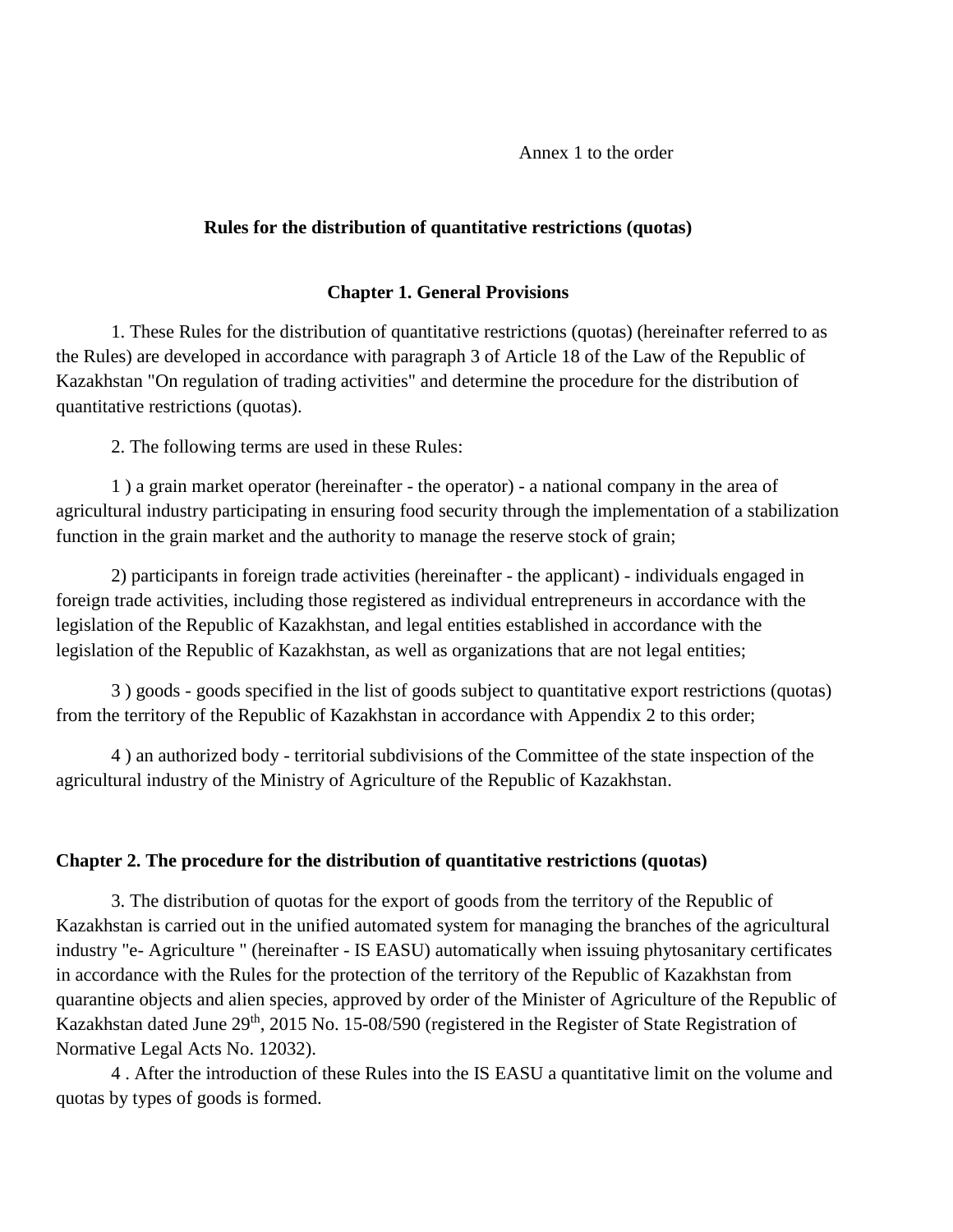5. Applicants who have sold 10 (ten) percent of the volume of goods declared for export from the territory of the Republic of Kazakhstan at a fixed price are allowed to distribute the quota for the export of goods from the territory of the Republic of Kazakhstan:

soft wheat (Triticum \_ aestivum L. 3rd class) - to the operator by signing an order for the sale / purchase of a grain receipt in the registration information system for grain receiving enterprises;

wheat flour from soft wheat and spelt wheat (hereinafter - wheat flour) - to social and entrepreneurial corporations (hereinafter - SEC).

6 . On a daily basis the operator sends to the authorized body a list of applicants who have sold 10 (ten) percent of the volume of soft wheat (Triticum aestivum L. 3 classes) declared for export from the territory of the Republic of Kazakhstan at a fixed price.

Applicants who have sold to the SEC 10 (ten) percent of the volume of wheat flour declared for export from the territory of the Republic of Kazakhstan at a fixed price shall send a letter from the SEC to the authorized body confirming the fact that the applicant has sold the guaranteed volume of flour.

7 . Fixed prices for goods, the list and addresses of grain enterprises are published on the official website of the Ministry of Agriculture of the Republic of Kazakhstan www.gov.kz (hereinafter referred to as the Internet resource).

8 . The distribution of the volume of the quota for the export of goods from the territory of the Republic of Kazakhstan between the applicants is carried out until the volume of the quota for each type of product is completely exhausted, after that the authorized body refuses to issue a phytosanitary certificate.

9 . For the period of duration of quota, the allowable limit for the export of soft wheat per applicant is 50 (fifty) thousand tons, wheat flour - 15 (fifteen) thousand tons.

10 . On a daily basis the authorized body posts the following information on the Internet resource:

1) the amount of the issued quota for each type of product;

2) the available volume of the quota to be distributed for each type of product.